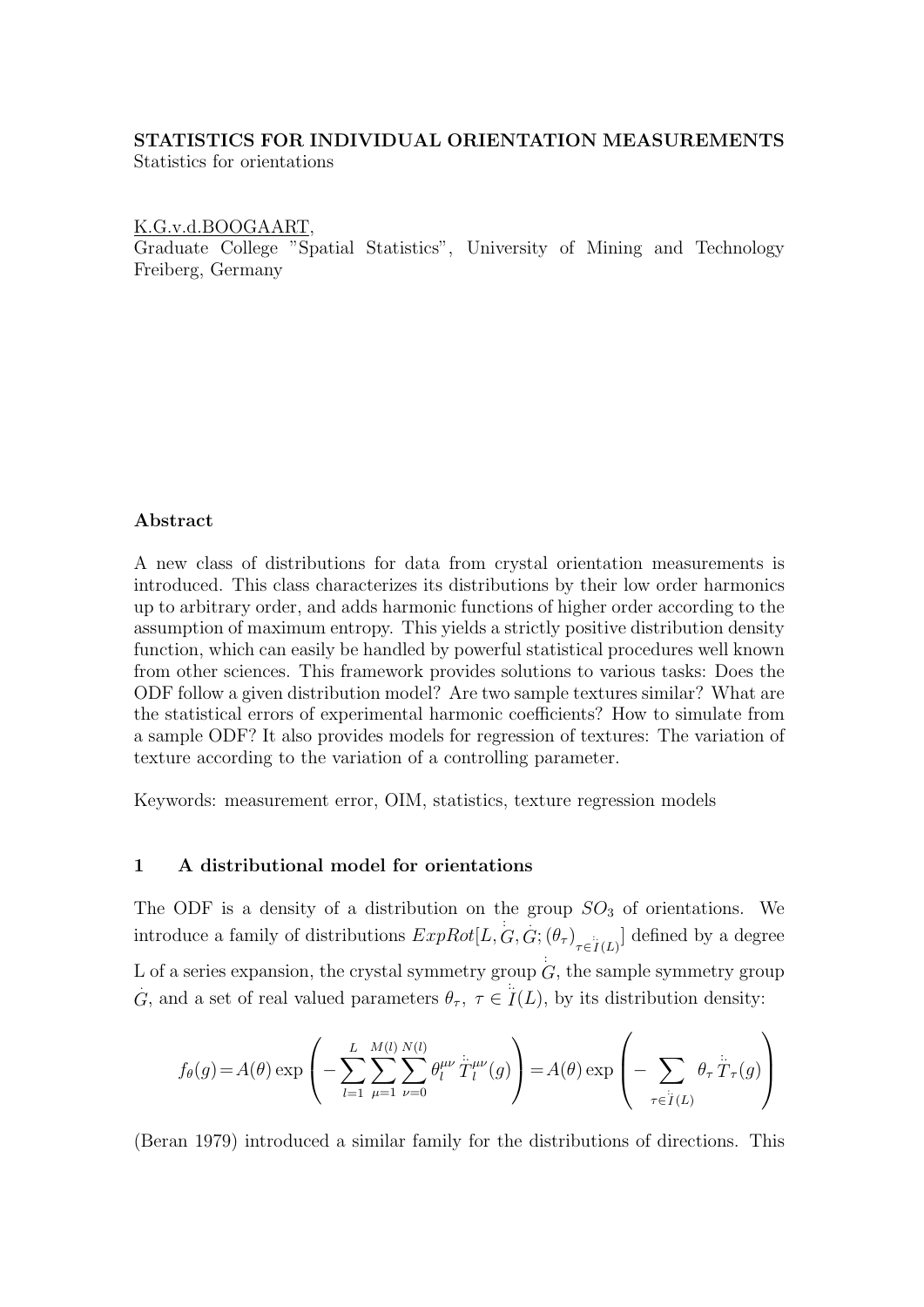family has some interesting properties:

These are the distributions of maximum entropy given a series expansion up to order  $L^1$ . The coefficients

$$
C_l^{\mu\nu} = E[\dot{T}_l^{\mu\nu}(g)] = \oint f_\theta(g) \dot{\dot{T}}_l^{\mu\nu}(g) dg, \ l = 1, \dots, L
$$

characterize a distribution in  $ExpRot[L, G, G; (\theta_{\tau})_{\tau \in \mathcal{I}(L)}]$  uniquely.

- All distributions in  $ExpRot[...]$  have strictly positive distribution densities.
- The maximum likelihood estimation factorizes over the empirical harmonic components  $\hat{C}^{\mu\nu}_l$  given later in the text.
- Given the harmonic components of the density up to a given degree  $L$ , harmonic components of higher order will be added such that we get a positive distribution density which maximizes the entropy of the distribution.
- If the energy  $Q(q)$  of a grain with orientation q is given by a function in terms of low order harmonics:

$$
Q(g) = \sum_{l=1}^{L} \sum_{\mu=1}^{M(l)} \sum_{\nu=0}^{N(l)} \tilde{\theta}_{l}^{\mu\nu} \, \dot{\tilde{T}}_{l}^{\mu\nu}(g)
$$

and the probability of a specific rotation  $q$  is governed by Gibbs dynamics, then the correct distribution would be:  $ExpRot[L, G, G; \tilde{\theta}]$ .

- In the case of no sample symmetry  $(G = \{1\})$  the model is rotationally invariant for all L.
- The model  $ExpRot[L, G, G; \cdot]$  is a strict sub-model of the related models  $ExpRot[L', G, G; \cdot]$  and  $ExpRot[L, G, \cdot]$  $G';$  where  $L < L'$  and  $G \subset G'$ .
- The models  $ExpRot[L, G, G; \cdot], L \in \mathbb{N}$ , are dense in the space of all continuous distribution on  $SO_3$  with the symmetry properties described by  $G$  and  $G$ , i.e. we can approximate any distribution arbitrarily well, if we only choose L large enough.
- For all  $\theta_l^{\mu\nu} \in \mathbb{R}$  there exists an  $A(\theta)$  such that  $ExpRot[...;\theta]$  yields a valid probability density.
- There is a one to one relation between the parameters  $\theta$  and the harmonic components  $C_l^{\mu\nu}$  $l_l^{\mu\nu}$  of the density.  $C_l^{\mu\nu}$  $\int_l^{\mu\nu}$  is the expected value of  $\hat{T}_l^{\mu\nu}$  $\int_l^{\mu\nu} (g)$  under the parameter  $\theta$ , and  $\hat{\theta} = \theta$  is the ML-estimation of the parameter  $\theta$  under observed  $\hat{C}_l^{\mu\nu} = C_l^{\mu\nu}$  $_{l}^{\mu \nu }.$
- Since this distribution density has no negative parts, it represents a true distribution. Orientations with this distribution can be simulated.
- The Fisher-matrix-distribution is equal to  $ExpRot[1, {1}, {1}, {\theta}]$ .

<sup>&</sup>lt;sup>1</sup>Assuming a nonstandard normalisation:  $\oint \ddot{T}_l^{\mu\nu}(g)^2 = 1$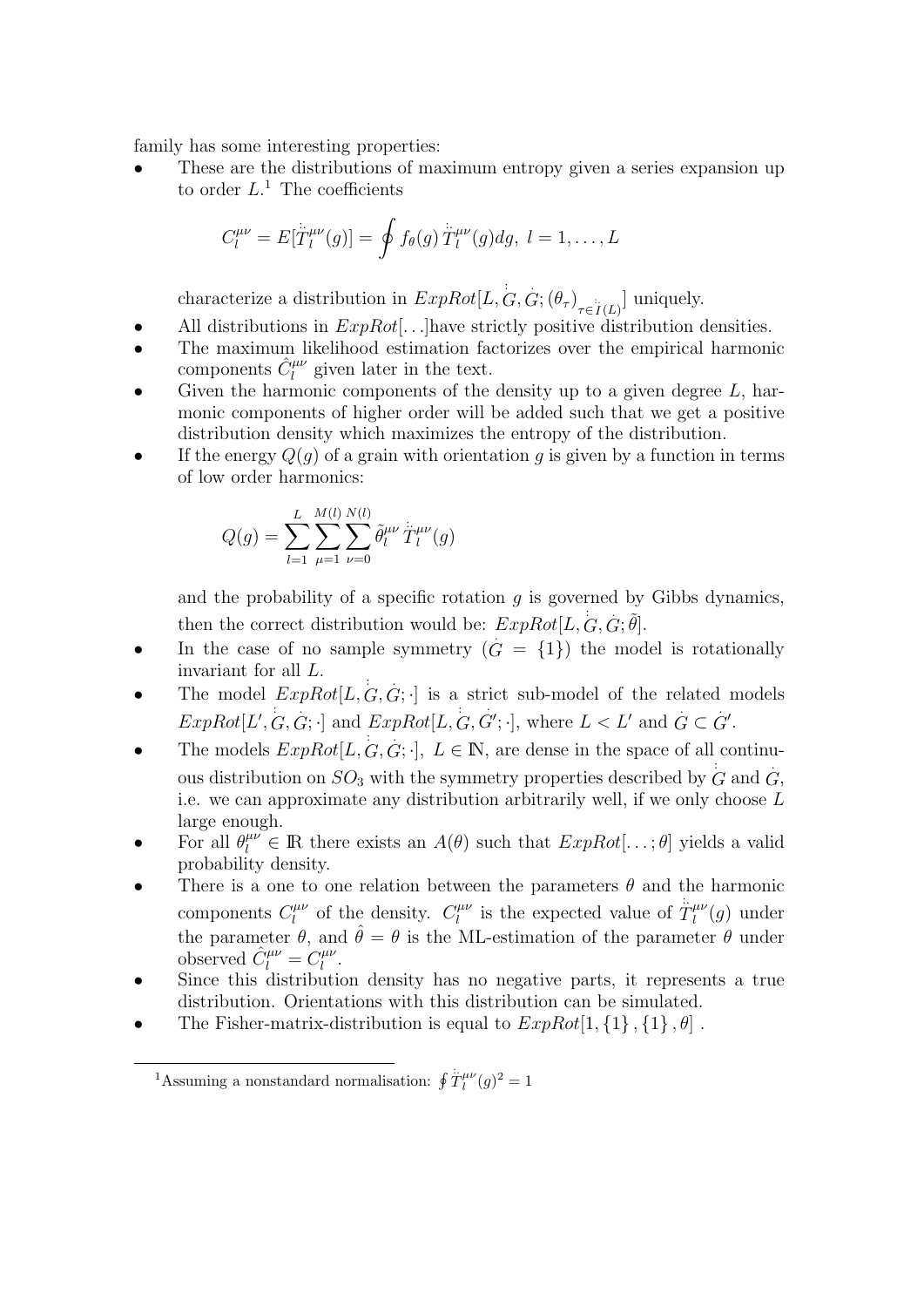# 2 Maximum Likelihood Estimation

Because these families are special cases of regular exponential families some powerful statistical tools are available (assuming you have a fast computer). The maximum likelihood estimator  $\hat{\theta}$  of  $\theta$  is given by the equation:

$$
E_{\hat{\theta}}(\dot{T}_l^{\mu\nu}(g)) = \hat{C}_l^{\mu\nu}, \text{ where}
$$
 (1)

$$
\hat{C}_l^{\mu\nu} := \frac{1}{n} \sum_{i=1}^n \hat{T}_l^{\mu\nu}(g_i), \quad g_i = \text{orientation of grain } i
$$

is the sample mean of the harmonic functions. The derivative of the  $E_{\theta}[\hat{\ddot{T}}_l^{\mu\nu}]$  $\binom{\mu\nu}{l}(g)$  is given by:

$$
\frac{d(E_{\theta}(\overset{\cdot}{T}\,{}_{l}^{\mu\nu}(g)))_{l\mu\nu}}{d\theta}=Var_{\theta}\left((\overset{\cdot}{T}\,{}_{l}^{\mu\nu}(g))_{l\mu\nu}\right)
$$

 $E_{\theta}(\ldots)$  and  $Var_{\theta}(\ldots)$  can be calculated for every  $\theta$  by numerical integration:

$$
Q(g) := \sum_{l=1}^{L} \sum_{\mu=1}^{M(l)} \sum_{\nu=0}^{N(l)} \theta_l^{\mu\nu} \, \dot{\tilde{T}}_l^{\mu\nu}(g)
$$
 (2)

$$
A(\theta) := \left(\oint_{SO_3} \exp(-Q(g)) \, dg\right)^{-1} \tag{3}
$$

$$
E_{\theta}(\mathring{T}) = A(\theta) \oint_{SO_3} \mathring{T}(g) \exp(-Q(g)) \, dg \tag{4}
$$

$$
Var_{\theta}(\overset{\cdot}{T}) = A(\theta) \oint_{SO_3} \overset{\cdot}{T}(g) \overset{\cdot}{T}(g)^t \exp\left(-Q(g)\right) dg - E_{\theta}(\overset{\cdot}{T}) E_{\theta}(\overset{\cdot}{T})^t \tag{5}
$$

where  $\dot{\tilde{T}}(g) = (\dot{\tilde{T}}_l^{\mu\nu})$  $\ell_l^{\mu\nu}(g)_{l\mu\nu}$  is used as a vector valued function. The maximum likelihood estimator  $\hat{\theta}$  can then be calculated by solving the equation (1) using the Newton algorithm. The maximized likelihood is given by:

$$
L(\hat{C}_l^{\mu\nu}; \hat{\theta}) = A(\hat{\theta})^n \exp\left(-n \sum_{l=1}^L \sum_{\mu=1}^{M(l)} \sum_{\nu=0}^{N(l)} \hat{\theta}_l^{\mu\nu} \hat{C}_l^{\mu\nu}\right)
$$
(6)

The solution is unique, as the continuously differentiable function  $E_{\theta}[\dot{\ddot{T}}]$  is strictly convex. Therefore, Newton's algorithm will converge to the proper solution. The estimated asymptotic estimation variances of the estimated coefficients  $\theta$  and C are given by: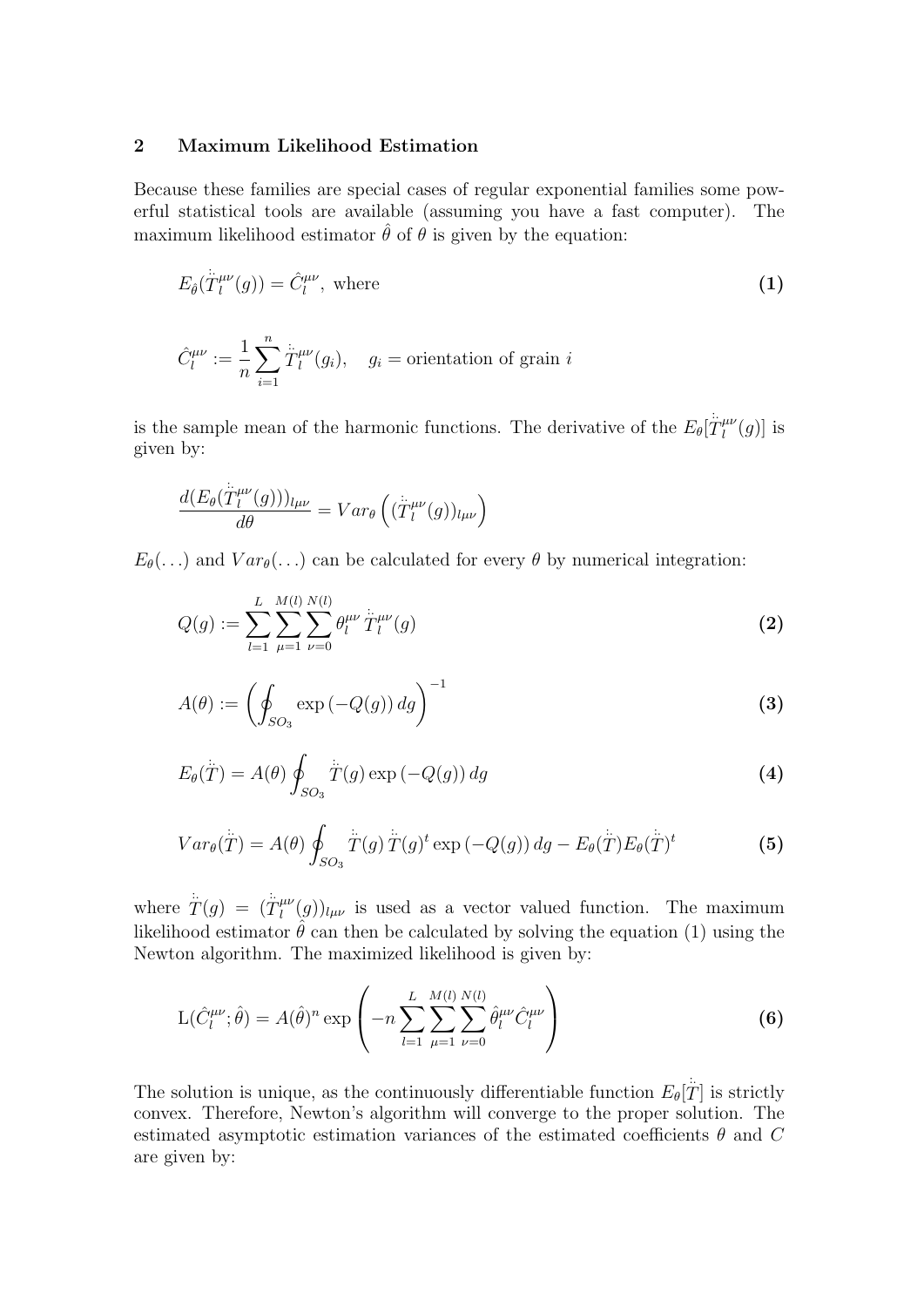$$
\widehat{Var}(\hat{\theta}) = \frac{1}{n} Var_{\hat{\theta}}(\hat{T})^{-1}, \quad \widehat{Var}(\hat{C}) = \frac{1}{n} Var_{\hat{\theta}}(\hat{T})
$$
\n(7)

where  $n$  is the number of measured crystal grains. Thus our model provides standard estimation errors for the harmonic coefficients. The maximum likelihood estimator exists if and only if  $C$  is in the interior of the convex hull of the possible values for  $T$ .(Johansen 1979) This holds with probability one if more grains are measured than parameters are in the model.

#### 3 Models and Tests

The model is a full distributional model. Therefore we can test, if the data, which we have, is compatible with a given distribution model. Further we can ask how strong the departure from the model is and how exact we can estimate this departure and we can give confidence regions for models. Only some basic test will be outlined here.

The general theory of exponential families provides a construction scheme of a powerful test for the comparison of a model  $M_0$  with a supermodel  $M_1 \supset M_0$ (Witting 1995). This test is called likelihood ratio test. For the test problem

$$
H_0: O\!D\!F \in M_0 \quad vs. \quad H_1: O\!D\!F \in M_1
$$

the test statistic

$$
D := 2 \ln \frac{L_1(\hat{C}; \hat{\theta}^{(1)})}{L_0(\hat{C}; \hat{\theta}^{(0)})}
$$
(8)

is asymptotically distributed  $\chi_d^2$ , where d represents the number of parameters added from model  $M_0$  to model  $M_1$ .  $\hat{\theta}^{(i)}$  denotes the maximum likelihood estimator for model  $M_i$ ,  $i = 0, 1$ .  $L_i$  denotes the likelihood function for model  $M_i$ ,  $i = 0, 1$ . The test does not reject the hypothesis  $H_0$ , if the test statistic  $D$  is lower than the 0.95-quantile of the  $\chi_d^2$ -distribution. This test is valid only for a big size of  $n (> 30 * |I(L')|)$ , because the  $\chi^2$ -approximation is valid only for large n.

#### 3.1 Testing for the necessary degree L

In the most simple case we assume to know that the data stems from a distribution of this type but with high degree  $L'$ . Thus we want to test whether the data is sufficiently well represented by harmonic coefficients up to order L and the additional information that the data is compatible with the model  $ExpRot[L, G, G; \cdot]$ , against the alternative that we have to use more harmonic coefficients. Thus we get the test problem:

$$
H_0: ODF \in ExpRot[L, G, G; \cdot] vs. H_1: ODF \in ExpRot[L', G, G; \cdot], L' > L
$$

Since the alternative is an exponential superfamily of the hypothesis, we can use the likelihood ratio test.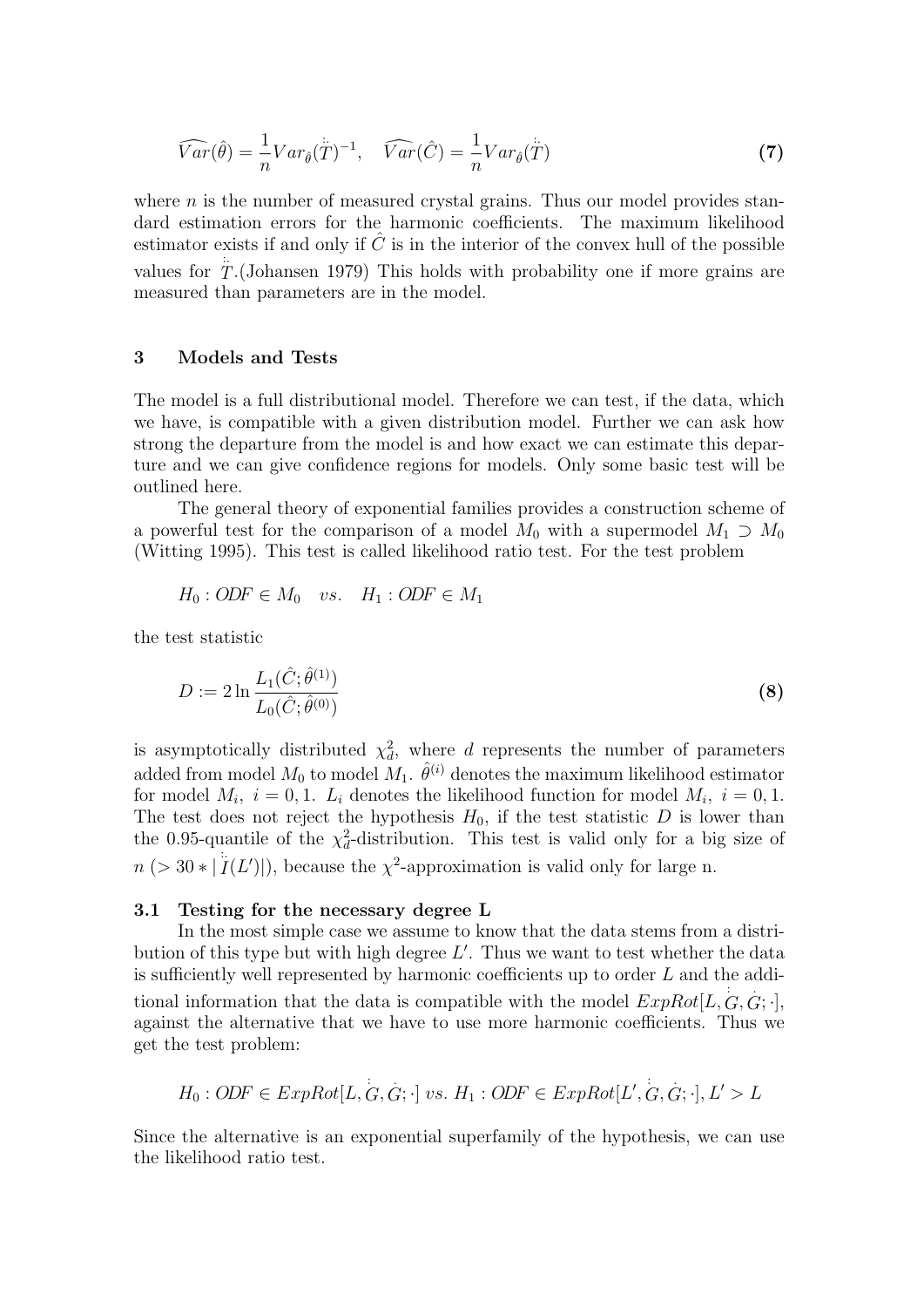### 3.2 Testing for sample symmetry

Another question could be, whether the data satisfy a specific sample symmetry  $\hat{G}$  or only a lower sample symmetry  $\hat{G}' \subseteq \hat{G}$ . Thus we get the test problem:

$$
H_0: O\!D\!F \in ExpRot[L, G, G; \cdot] \quad vs. \quad H_1: O\!D\!F \in ExpRot[L, G, G'; \cdot]
$$

As before the likelihood ratio test can be used, because the hypothesis  $H_0$  is a true sub-model of the alternative  $H_1$ .

#### 3.3 Testing for specific potential functions

If we presume that in a specific sample the distribution of crystal orientations is governed by an energy function depending linearly on a single or several anisotropic physical properties  $f_i(g)$ , which are functions of low order harmonics, we can test for compatibility of the data with this hypothesis against a full  $ExpRot[L, G, G; \cdot]$  family.

$$
f_i(g) = \sum_{\tau \in I(L)} \theta_{\tau}^{(i)} \stackrel{\cdots}{T}_{\tau}(g)
$$
\n(9)

The likelihood ratio test is appropriate for the resulting test problem:

$$
H_0: ODF \in \left\{ ExpRot[L, G, G; \theta] : \theta = \sum_i \alpha_i \theta^{(i)} \right\} \quad vs.
$$
  

$$
H_1: ODF \in ExpRot[L, G, G; \cdot]
$$

#### 4 Regression for orientations

Up to now we have generally assumed that all observed orientations came from the same generating distribution. But more relevant are statistics for comparison of different textures. This can be a two sample experiment, after which we want to compare the textures under two different treatments. Or in case of multiple samples it could be interesting how texture depends on a process parameter. Possible models and tests for both situations are given here derived from a multivariate generalisation of the theory of generalized linear models with canonical link functions (MacCullagh & Nelder 1983).

#### 4.1 The full regression model

In the most simple regression situation we deal with one real valued process parameter x. For each value of x the process will produce a certain texture. The most simple model for the influence of  $x$  on the texture is that  $x$  influences the parameter  $\theta$  of the ODF linear:

$$
H_0: ODF_x = ExpRot[L, G, G; \theta_0], \ \theta_0 \in \mathbb{R}^{I(L)} \quad vs.
$$
  

$$
H_1: ODF_x = ExpRot[L, G, G; \theta_0 + x\theta_x], \ \theta_0, \theta_x \in \mathbb{R}^{I(L)}
$$